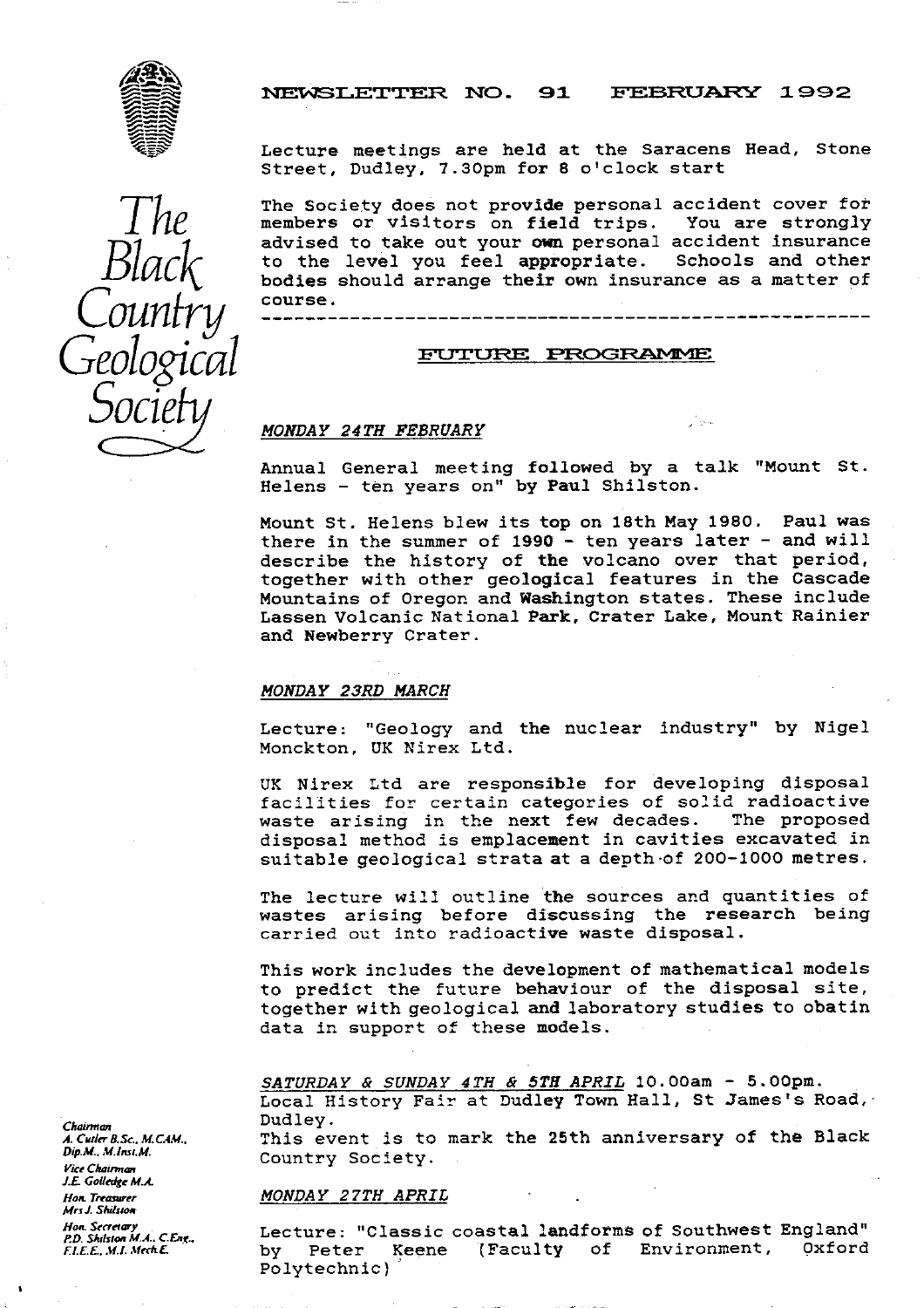Many members will have seen the coasts of Devon and Cornwall, with their impressive geological structures and spectacular scenery. In addition. coastlines are among the most dynamic geomorphological environments, and they bear witness to many processes and episodes of landscape change, reacting with the underlying geology.

เจนนี และ こうどう おんぼう This lecture will enquire into the origins and evolution of coastal scenery. It will interpret the spectacular coastal landscapes of Southwest England in terms of the relation between geology, current marine and land processes, and

PETER KEENE is a geomorphologist with a particular interest in geology as it affects landforms, with his main interests in Quaternary and coastal<br>geomorphology. He is also editor of "Thematic Trails", a series of geological guidebooks, and has written several guides including "Classic Landforms of the North Devon Coast", which several members purchased during the Society's weekend visit to North Devon last summer.

> $\sim 2-2$  . (1982) 法人类人家

# SUNDAY 17TH MAY

Field Meeting to Leckhampton Quarry, near Cheltenham.

those features inherited from the Pleistocene.

Leader: Dr. Chris Sands.

Meet 11.00am at the came park for Leckhampton Hill (grid ref: 950189). This is about 2 miles south of Cheltenham, off the B4070 road from Cheltenham to the "Air Balloon" and Birdlip. Coming from Cheltenham, soon after a sharp right-hand bend take a small road on the left (Daisy Bank Road) and the car park is about 150 yards along.

Leckhampton Ouarry is one of the most important geological sites on the Cotswold escarpment, This escarpment, which is such a prominent feature seen from the Severn Valley, is mostly in the Inferior Oolite of the Middle Jurassic, and Leckhampton Quarry shows the greatest thickness of Inferior Oolite seen vanywhere in one section, Several of the beds have abundant fossils - brachiopods and bivalves. We show

Leckhampton Hill is also one of the best viewpoints for looking at the landscape of the Severn Valley, with its varied geology and distant hills. 金海などの内部

DR. CHRIS SANDS is well-known in the West Midlands for the many geological classes he has run, and probably many members have at one time attended one of his evening classes.

MONDAY IST JUNE and a state Lecture: "The past is the key to the future" by Colin Reid, Keeper of Geology, Dudley Museum. 白土市

This ledture is one of our events to mark the 150th anniversary of the old Dudley & Midland Geological Society. Its date is close to the anniversary of the Society's first regular meeting, held on 7th June, 1842. IF AS LOOKS CHARLEY John Wilson and Division of (き) 2000 を発言

Exactly 150 years ago, Sir Roderick Murchison gave a visionary inaugural speech to the first Budley and Midland Geological Society. In this he preposed the establishment of a geological museum in the town, to display fossils and artefacts relating to the areas's unique geological heritage.<br>It was the beginning of a rather short-lived 'Golden Age' when both Society and Museum flourished.

After almost a century in the doldrums we are now experiencing something of a renaissance in Black Country geological activity, due in part to the<br>establishment of a permanent geological post at the Museum, to maintain the collection and promote local geology.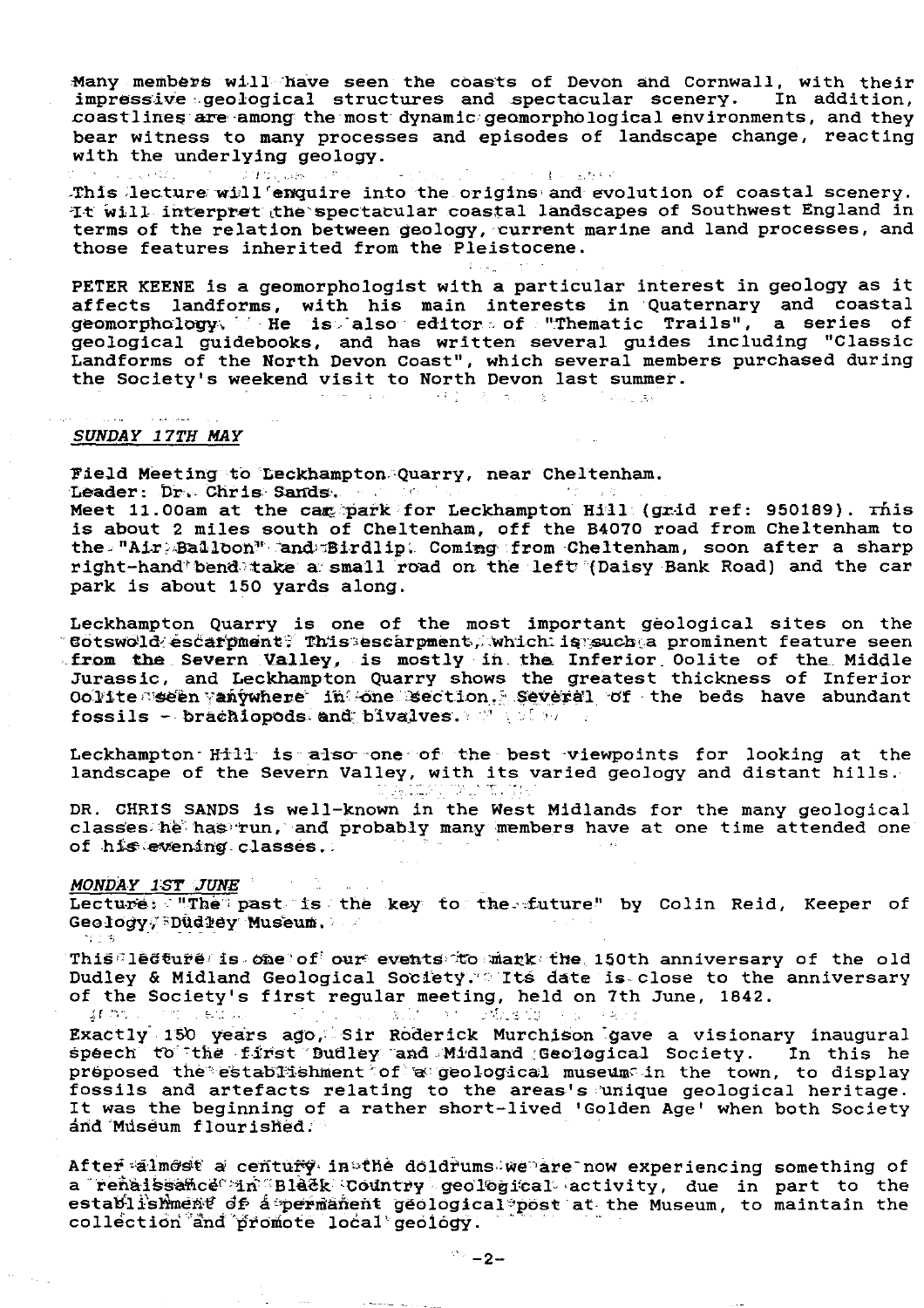In his talk, illustrated by slides, Colin will be looking back-to, the early days of the museum service in recent years. He will also be looking ahead to exciting developments planned both in th**is 150th anniversary year, and i**n the vears ahead. ...

After the lecture, members who are interested can adjourn to Dudley Museum (across the road from the Saracens Head) where Colin will show selected items from the collection not on display, and also the new geological displays in the Museum which have attracted so much attention

JUNE - field meeting (to be arranged).

#### SUNDAY 20TH SEPTEMBER

SUNDAY 20TH SEPTEMBER<br>Field meeting to Church Stretton, Shropshire. Joint field meeting organised by Shropshire Geological Society.

# *SUNDAY 18TH* OCTOBER ..

Field meeting to Walsall, Hayhead limestone mines and quarry, and Barr<br>Beacon. Leader: Peter Whitehead. Head of Earth Sciences. Bluecoat Leader: Peter Whitehead, Head of Earth Sciences, Bluecoat<br>ve School, Walsall. Comprehensive School, Walsall.

Meet: **10.** 30am at Hayhead Nature Trail car, park. Longwood Lane, Walsall. ( grid ref: 042986). This is about 2 miles ENE of the centre of Walsall. Longwood Lane is off the A454 road from Walsall to Aldridge. il car park, Lon<br>s ENE of the central<br>sall to Aldridge<br>ed). Canal bar<br>jical and histor<br>he Pentlandss it<br>de Pentlandss it<br>de Pentlandss it<br>de Pentlandss it

*OCTOBER/NOVEMBER* (date 'to be decided) . Canal barge trip through the newly re-opened Dudley Canal. With .geological and historical commentary,  $\beta$  is  $\epsilon$ 

#### *MONDAY 16TH NOVEMBER •*

**Lecture: "Silurian .geology from the .Pentdands to Pembroke" by Dr. Derek** Siviter, University Museum, Oxford.

<u>SATURDAY/SUNDAY 28-2<mark>9TH 'NOVEMBER,</mark> GEOLOGY-;FAIR</u> in Dud<mark>le</mark>y Town-Hall to celebrate 150 years of the Dudley Museum geological collection.  $\sim$   $\sim$   $\sim$ 

------------------------------- -- ----^- - --- --- . -

# EDITORIAL

I have been grateful for the quantity of material L have been offered for the pewsletter, impressed by the quality of the articles- Is have greceived and amazed by the energy and enthusiasm of busy people who have been willing and eager to contribute. Our Society flourishes from the good will and<br>professionalism of its committee- and I hope that people will volunteer to stand for the committee as new blood would be welcomed. We need an energetic committee to express the views of the membership and to fulfil the aims of the Society in promoting geology in the area and in supporting and at times leading the way in Geological Conservation. leading the way in Geological Conservation.

I would like to express my thanks to the Geological Curators Group for arranging such a stimulating and friendly seminar.  $\frac{1}{2}$  Alan Cutler's talk stressed the work of our Society in forwarding conservation of the Geological Collection and geology sites and provided eloquent, testimony to the achievements of the Society..

## \*\*\*\*\*\*\*\*\*\*\*\*\*\*\*\*s\*\*\*\*\*\*\*\*\*\*\*\*\*\*\*\*\*\*\*\*\*\*\*\*\*\*\*\*s\*\*\*.\*\*\*\*\*\*\*\*\*\*\*s\*\*s.#\*\*\*\*\*\*

- \* The A.G.M. will be held on the 24th February. There have not
- \* been many changes to officers and committee members in the last  $s \mapsto$  \*
- \* few years. We would welcome, any offers to stand and any nominations. \*
- \* These should be given to the Secretary or declared at the A.G.M. \* \*s\*\*\*\*\*\*s\*x\*\*\*\*\*\*\*\*\*\*\*\*\*\*\*s\*\*\*\*\*\*\*\*\*\*\*^s^s\*\*\*\*\*\*\*\*^.\*#.\*\*\*\*\*\*^xc\*\*\*\*\*\*\*s\*s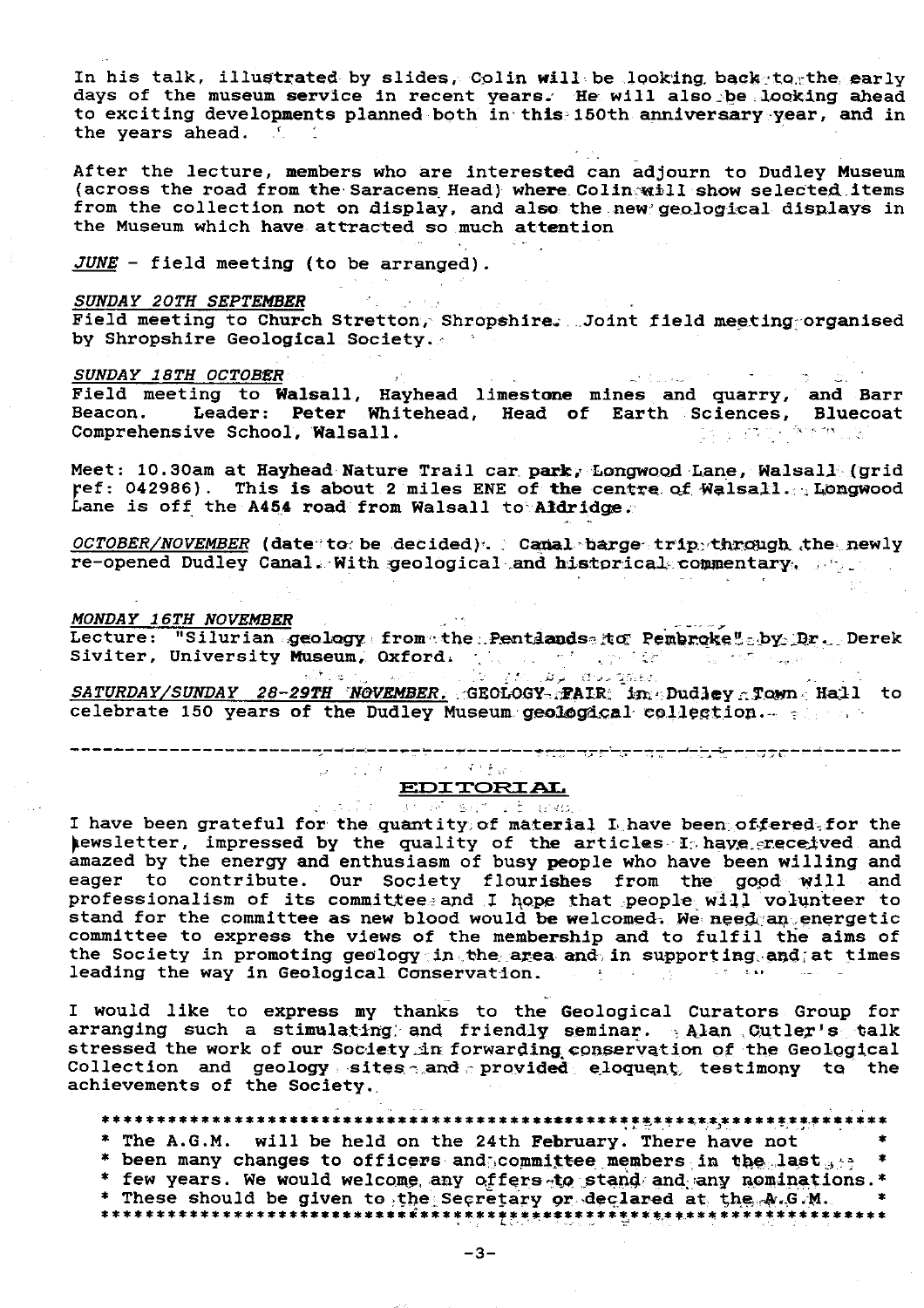#### R^F^OFZTS

# Gold Deposits of South Africa. 2nd December 1991

We were entertained to a most informative lecture on the subject of South African mineral deposits in general and gold in particular, by Society member<br>Malcolm Callow Malcolm Callow.

Malcolm recently spent several years in South Africa following his geological studies at degree and-MSc .leve'l in the UK: He has clearly studied and travelled widely in southern Africa as his lecture amply exhibited, with his excellent slides, geological maps and specimens.

The mineral deposits of southern Africa are truly prodigious with, quite apart from gold, much of the world's chromium, large deposits of platinum, iron, manganese, coal and of course diamonds. Malcolm's lecture whilst covering the gold deposits also touched on many of these minerals.

Mineralised areas are concentrated around a number of stable 3000 million year old Cratonic masses which have had areas of movement and activity around their edges. There is a huge range of rock types associated with these Cratons and their surrounding areas, with granite plutons, extrus<u>i</u>ve volcanics, gneisses, igneous intrusions of acid to ultrabasic types and lo sedimentary rocks.

Gold deposits probably originated in many of the igneous rocks in very low concentrations but have since been concentrated in later sedimentary<br>deposits. These can be of sea floor or continental origin; for example, These can be of sea floor or continental origin; for example, those in the Witwatersrand area are pebbly rocks associated with alluvial •fans at the, sides of- an-intermontane sea; the gold having been trapped between the pebbles as detrital grains. The same of the set of the set of the set of the set of the set of the set of the set of the set of the set of the set of the set of the set of the set of the set of the set of the s

South African gold mining areas included Barberton and the Witwatersrand basin south of Johannesburg. Mining began in about 1888 and many mines are now worked out. However, further deposits have been detected by geological and geophysical techniques. 'Many gold mines are now very deep and working conditions can be poor; with improved processing technology gold grades of less than 5 grammes per tonne can now be economic and this has led to some " old waste tips being re-processed.

Many of Malcolm's slides also amply demonstrated the beauty of the southern African countryside. The large number of questions asked at the end $\vert$ Malcolm's lecture gave testimony to a very informative and entertaining evening and many were left wishing for a follow up field trip.  $\hspace{.1cm}$ 

#### STEVEN HUGHES

### The Rock and Fossil Roadshow; 7th December 1991

Two friends who had never visited the Dudley Museum and Art Gallery and I, equipped with little knowledge of geology, went to see the Rock 'n' Fossil Roadshow. We can, therefore, give an idea of the impact of the exhibition on untrained people and, perhaps, also on children.

Our-first impression was, when we arrived at about  $11.30$ , that the entrance hall- was crowded. Many visitors were leaving and many were arriving, and I even missed Rosemary's mugs in the display cabinet. The second impression was of a medium room with just about the right amount of people and stands representing various educational and commercial concerns, also local geological and gemstone societies. I noticed a fair number of children, some with knowledgeable parents willing to explain and some who wanted to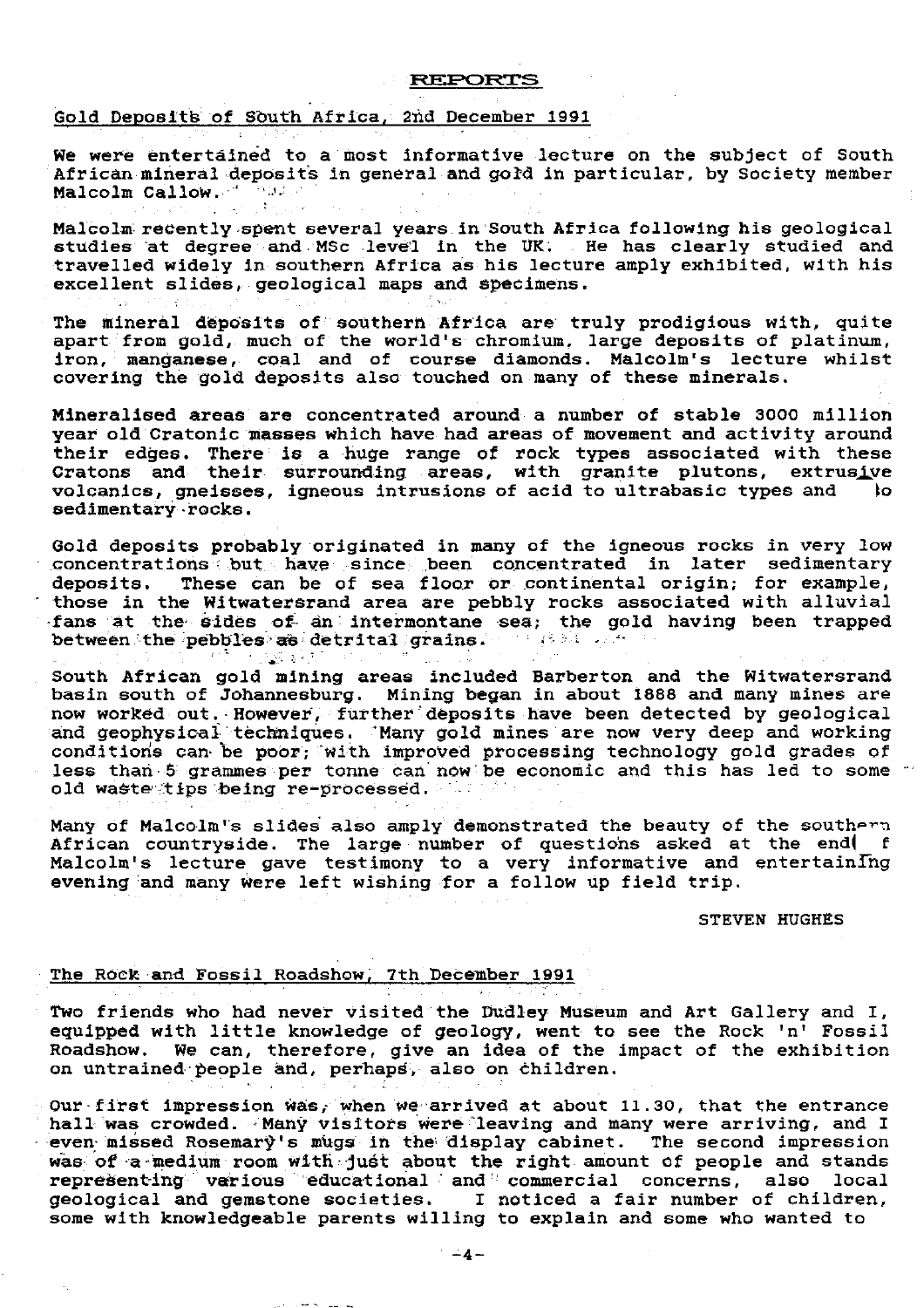stay for the film but were reminded by mother about lunch. I think that the quantity of rocks, minerals and gemstones was adequate and not overwhelming for the children and the uninitiated. One of the stands offered magnified views of minerals under a binocular microscope, another a chunk of magnetite with a magnet attached to it. The identifying **stall appeared** busy, and with a magnet attached to it. The furnifying plant of the case of the like successful as children and indeed adults like to hear;. "Yes, it looks like an Ammonite here, **yes** it is, it is". I was delighted to, find part of my country displayed on a map with, on a table, among various educational earth science booklets devised for the new curriculum, a portfolio on the Chaine des Puys. Unfortunately for others, it had not been translated Into English! Sir Humphrey Davy would have admired the collection of miners' lamps, some of them for sale. I must not forget to mention the Artificial **Fossils,** so very realistic that one could easily believe they were the genuine articles, and the various reasonably priced specimens on our own stand. We liked the mugs designed by Rosemary Roden , with Ammonites and Dinosaurs.-I *hope she* sold many. People migrated to other rooms in the Museum, children tried to answer a questionnaire and everybody enjoyed looking at minerals fluorescing under ultra-violet light.

The atmosphere of the open day was friendly, help was always at hand by experts at the slightest show of interest. Thank you Colin for the fifth Show. I shall come again, probably with *grandchildren.*

GINETTE BEER

# Mining the Heritage Seam - Geological Curators' Group Seminar and AGM -Dudley Museum, 4th and 5th December 1991

 $\mathcal{F}=\frac{1}{2} \sum_{i=1}^n \mathcal{F}_i \mathcal{F}_i^{\mathcal{F}}$  , where  $\mathcal{F}_i$ 

After almost five eventful and, I would like to think, productive years as. Dudley's first permanent Keeper of Geology, it's hard to believe that the last time the Geological Curators' Group met in Dudley - in December 1985 my post didn't even exist.

Leafing through the notes taken at the 1985 meeting, when a part-time post looked the best bet, if a bit of a long shot, made me realise just how far *we've come* here in Dudley in a -very, short period of time. • 'Those who attended the GCG Seminar in December undoubtedly went away with exactly the same impression. Over 80 delegates attended the Seminar, **making.it** possibly the largest ever provincial meeting of the Group. In fact, GCG members were outnumbered by local delegates, including eight, local councillors and over dozen members of BCGS.

Entitled "Mining the Heritage Seam" the Seminar provided a forum to discuss the steps being taken to promote and conserve the Black Country's exceptional geological heritage. John Powell of the British Geological Survey set the scene with an excellent introduction to the geology of the Black Country, *outlining some of* the highlights of the Survey's recent thematic mapping project in the area. Delegates were particularly impressed by slides of the superbly preserved conifer stems (apparently the earliest known fossils of their kind) discovered by the Survey team in volcaniclastic, deposits at the Redland Brick Quarry in Tansey Green..

My own presentation dealt with the evolution of the borough's geological<br>service, our achievements to date and plans for the future. Besides service, our achievements to date and plans for the future. discussing the various facets of the service being progressed within-the Museum (collections management, exhibition, *•educational* outreach,, special events etc.), the talk also touched, on developments outside the Museum in which I have been involved in my role as "borough geologist" - notably the Black Country World exhibits and new Wren's Nest geological trail and field guide. **SCENTING** 1977  $\label{eq:1} \sqrt{2\pi}\exp\left(-\frac{1}{2}\sqrt{2}\left(\sqrt{2}-\beta\right)\right)$ 

The state of a series of his term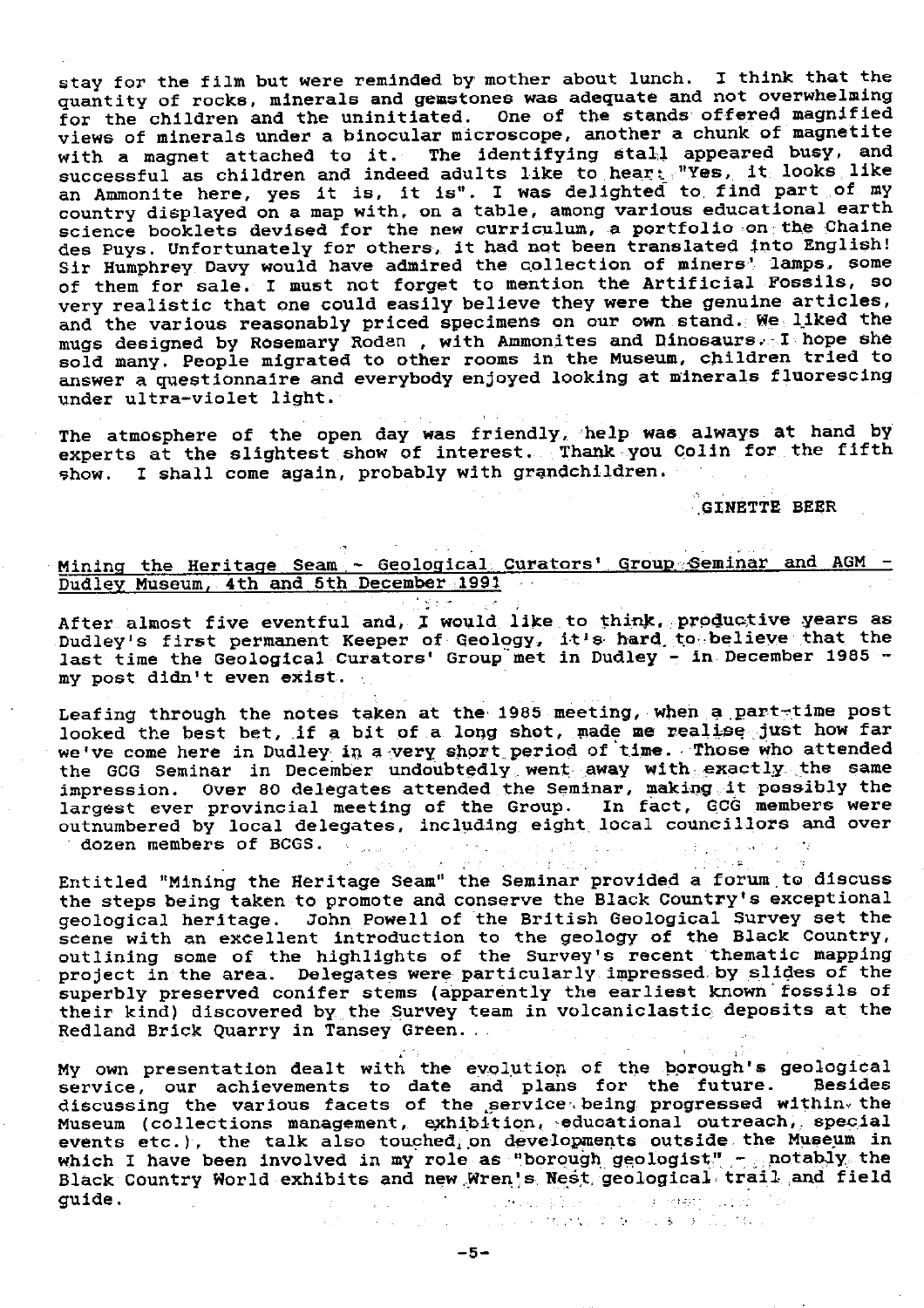I also revealed our plans for a new £350,000 Interpretation Centre at Bluebell Park on the east side of Wren's Nest (due for completion in 1993) and new interpretive concepts devised by Graham Worton and myself for both the existing Geological Gallery at Dudley Museum and for a future gallery. This raised the yet unresolved matter of the future siting of the geological service. My feeling has always been that a new Geological Museum should be built at Bluebell Park as a second phase development of the Wren's Nest Centre. However, in light of recent proposals to move the borough's glass and art collections to Himley Hall, it seems more likely that the Geology Collection will remain at Dudley Museum, albeit with slightly more space. The talk ended with a plea to resolve the uncertainty over this situation and affirmation of my desire to provide a comprehensive and enduring geological service commensurate with Dudley's unique status in the world of geology.

Some of the design ideas described in this presentation are reproduced in the accompanying .illustrations, which have been skillfully drafted by Graham Worton. They involve the creation of detailed dioramas depicting the various environments in Dudley's geological past. By juxtaposing each environment<br>with the evidence for its existence - fossil-rich beds of rock, and environments in padiey s geological has . By juxcaposing communications with the evidence for its existence - fossil-rich beds of rock, and illustrating how differing layers of sediment accumulate through time, we aim to illustrate the link-between.past and present in a simple, yet strikingly visual way. Word links such as SEA-BED -> FOSSIL BED, and FOREST -> FOSSIL -> FUEL will further emphasise this transition.

Through this method the visitor will be encouraged to "read the rocks" in much the same way as a field geologist does. Finely modelled rock faces will be employed to display original fossil material in its 'natural' environment and to replicate features such as life and death assemblages, medimentological structures and structural features such as folds and faults. Visitors will be 'led' to interpret the displays depending on their level of interest or experience. Ample scope will also be provided for 'hands-on' learning, particularly for children and the visually handicapped.

(It is hoped to publish a more detailed account of these concepts in a national magazine later in the year)..

As part of Alan Cutler's Seminar presentation on the role of the Society in geological conservation will be precised later in this issue I need not allude to it here, except to say that, judging from the comments afterwards, our Chairman, and the Society, continue: to command the highest respect for their role in protecting the area's geological heritage.

During a buffet lunch at the Museum, delegates were able to inspect a number of new displays in the Geological Gallery, notably dioramas depicting the<br>area during the Carboniferous and Quaternary periods respectively. The area during the Carboniferous and Quaternary periods respectively. former, created by Ian Hughes the Geochrom manager, is one of the finest exhibits of its kind.

Delegates also had a preview. of the Rock 'n' Fossil Roadshow, and demonstrations of new computer databases to aid in recording and monitoring local geological sites. Dudley MBC's own Geographical Information System (GIS) drew particular interest. Local SINC and.SSSI boundaries have been digitised on OS map backgrounds and stored with data from other disciplines, e.g. planning, grounds maintenance, utilities etc. This information will soon be available to many users throughout the corporate network, and will provide an early warning system against potential\_ threats to all geological sites in the borough.

Rosemary Roden, now a freelance curator was the only speaker of the afternoon session. She gave a thoroughly enjoyable account of her peripatetic work at other museums in the area, notably at Wednesbury, where she was largely responsible for the 'Timestones' Gallery, which opened in 1990. A new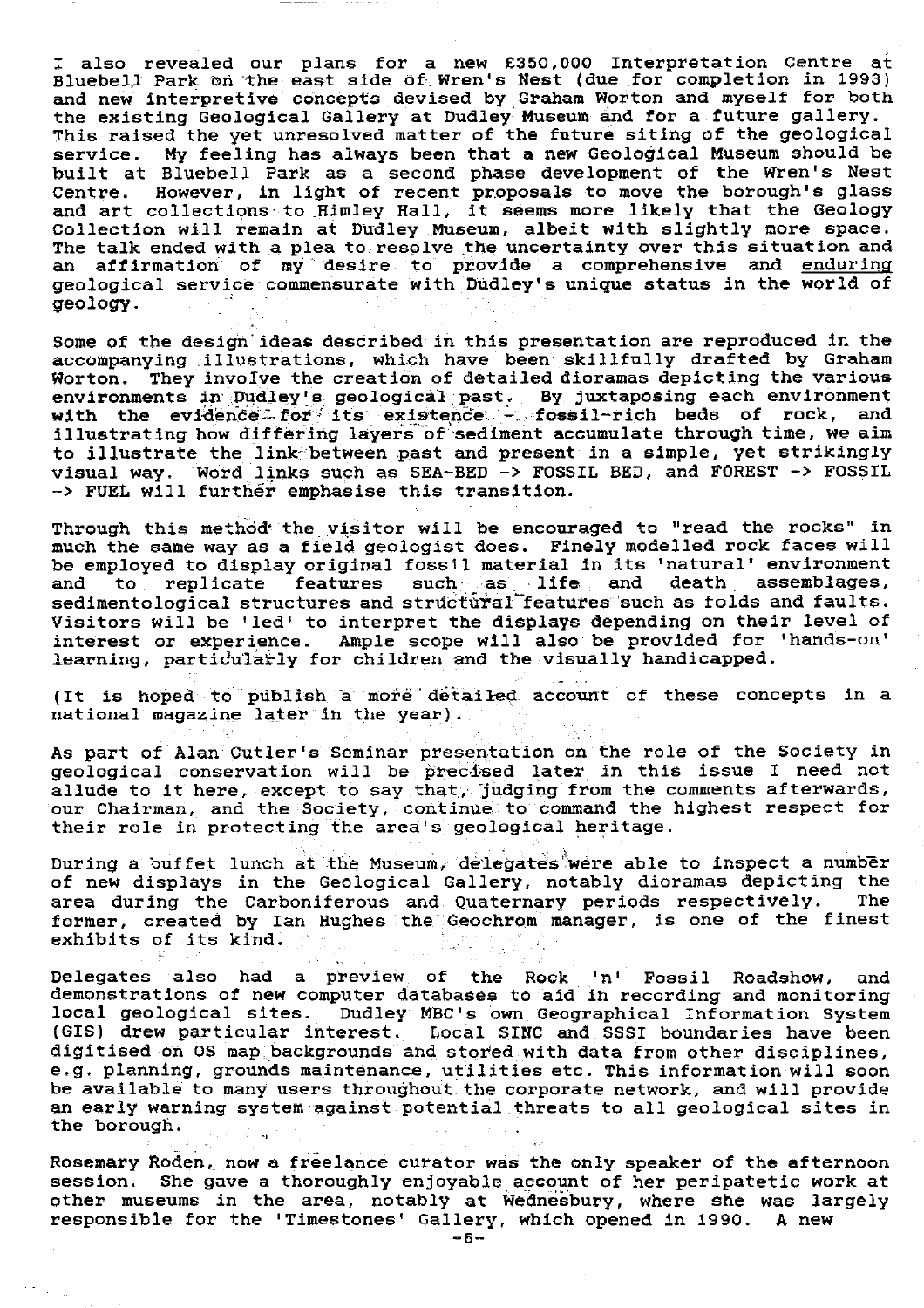# SKETCHES OF NOVEL DISPLAY AND INTERPRETATION IDEA'S FOR DUDLEY MUSELIN SERVICES

# THE SICURIAN



DUDLEY HUSEUM & ART GALLERY PROPOSALS FOR FUTURE DISPLAYS

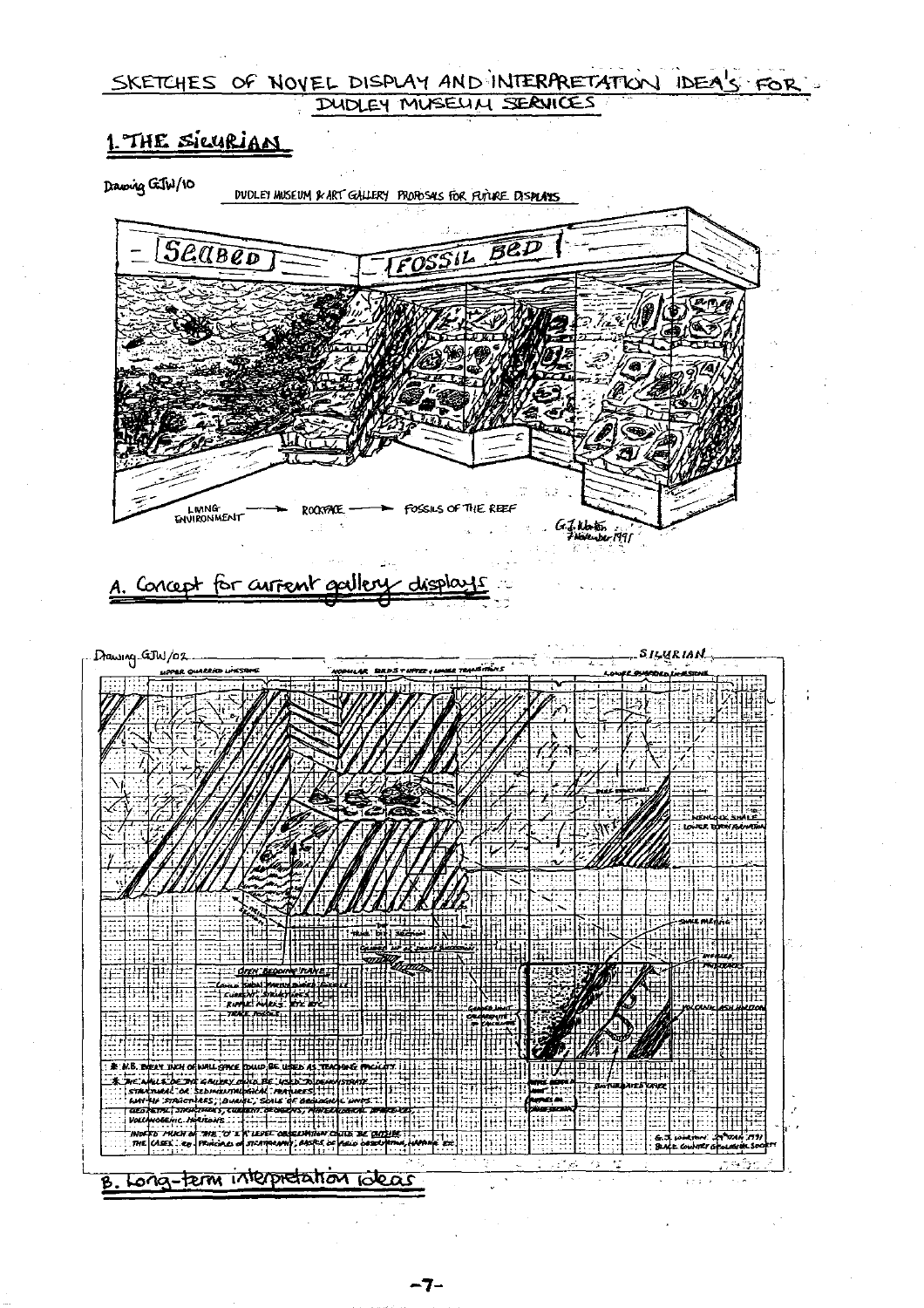2. THE CARBONIFEROUS  $\mathbb{C}^2$ **GRAN'S GENYII** DUDLEY MUSEUM & ART GALLERY, PROPOSALS FOR FUTURE DISPLAYS FUELI= = FOSSIL FOREST **A.J. WORTON RESOURCE** Rock LIVING ENVIRONMENT A. Concept for current geological gallery Ğ.  $\mathcal{A}^{\mathcal{A}}(\mathfrak{a})=\mathcal{A}^{\mathcal{A}}(\mathfrak{a})$  $\frac{3}{2}$  .  $\frac{1}{2}$ Drowing GrJW/O4 **CARBONIFEROUS THE COTTEGANTS DISPLAY** ्षांमग्री प्रम SECTION THEORAM **Current**  $\pm\overline{1}$ VIS CHARE CONTROL Inbirch et:Edonii me Handrein Leichstein<br>Handleich Handrein<br>Handleich Handrein **MHTTT** ie in <u>भुगलि एक</u>  $\pm 15 - 29$ معات **Ruta**ra **CLOSE** m dar  $3 - 77$ ĦĦ EAAA) **SHARE** 9). MAR 頭頭 井上 出出  $\mathbb{R}$ e. 파 ικη διακ B. Longer-tenn Interpretation Ideas  $\tau$  $\mathbb{R} \subset \mathbb{R}^d$ 

- 8 –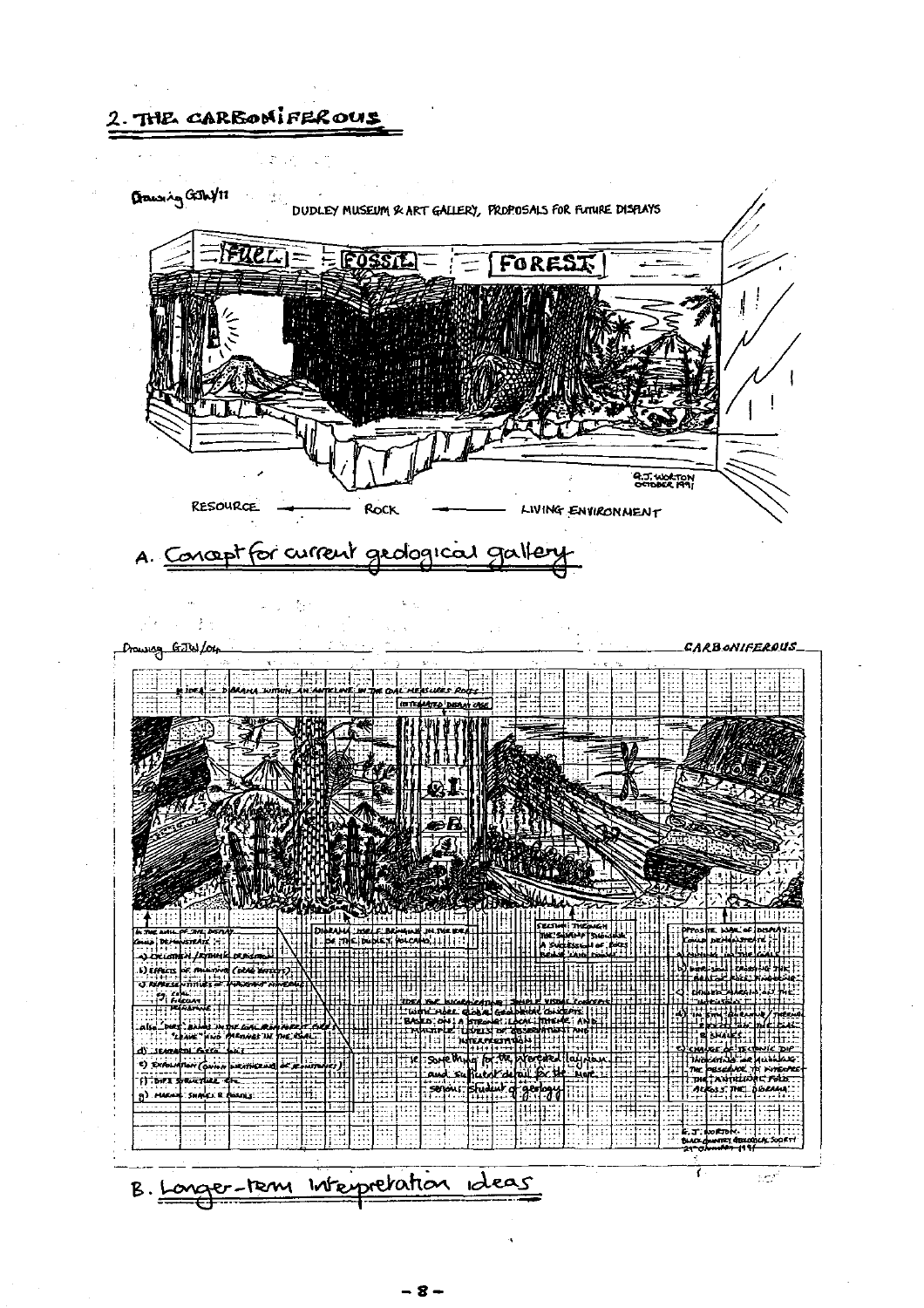gallery, housing the Fraser Collection (formerly in the basement of Himley Hall) is being built under her supervision at Wolverhampton Art Gallery and This will be opening shortly and promises to be a beautifully designed exhibition.

The field day on the Thursday attracted over 50 people. It was particularly heartening that 30 members of GCG stayed over for this. As anticipated, a tour of Black Country pubs on the Wednesday evening provided too tempting a carrot for many!

Those who had not seen 'Into the Thick' or the Singing Cavern experience before were extremely impressed by the spectacle. "I didn't know there was so much here" was the frequent comment. The day ended with a visit to the site of the proposed Interpretation Centre at Wren's Nest. I'm happy to report that not only did our visitors go away enlightened; they enjoyed themselves as well. I wonder what will be here for them to see in another six years?

 $\label{eq:2.1} \begin{split} \mathcal{L}_{\text{max}}(\mathbf{r},\mathbf{r}) = \mathcal{L}_{\text{max}}(\mathbf{r},\mathbf{r}) = \mathcal{L}_{\text{max}}(\mathbf{r},\mathbf{r}) = \mathcal{L}_{\text{max}}(\mathbf{r},\mathbf{r}) = \mathcal{L}_{\text{max}}(\mathbf{r},\mathbf{r}) = \mathcal{L}_{\text{max}}(\mathbf{r},\mathbf{r}) = \mathcal{L}_{\text{max}}(\mathbf{r},\mathbf{r}) = \mathcal{L}_{\text{max}}(\mathbf{r},\mathbf{r}) = \mathcal{L}_{\text{max}}(\mathbf$ 

•\_COLIN REID

## B.C.G.S. and Conservation

Chairman gave a talk to the Geological Curators Group on the role of our Society in conservation.

I suspect that only a few members are aware how much has been achieved so I would like to summarise Alan's talk to give the work wider recognition.

Concern for the threat posed to local sites acted as a catalyst for the formation of the Society in 1975. Our calendar of activities reported in newspapers and radio promote geology in. the area. In 1977 following widely publicised criticism. from Professor Brower of America on the deplorable state of the Dudley collection, members of the Society, Peter Oliver, Peter Parkes and Graham Hickman rescued the Dudley Geology collection from the Museum cellars. In the summer vacations, student Graham Hickman-was employed in sorting, reconciling labels with specimens, and attempting to return order to the collection. A number of M.S.C. schemes were organised following advice sought by Alan Cutler.  $\sim 10^7$ 

The Society wrote letters to councillors, held meetings with officers, — nlisted the support of \_M.P.s urging the establishment of •a permanent **6ological** curator. When our campaigns highlighted the educational and tourism benefits that might accrue from permanent curation and. when the Society hosted the Geological Curators' Group meeting in Dudley, in 1985 and councillors began to appreciate the national interest which could be generated by Dudley's collection, a ten year campaign resulted in the appointment of Colin Reid as Keeper of Geology for Dudley.

The Society embarked on its site conservation programme in 1975 in the face of growing pressure for waste disposal sites and redevelopment. One early success was a compromise worked out in 1976 to pressure a small but significant exposure at the southern end of Powk Hill Quarry, a dolerite quarry being used for landfill.

The Society by 1978 drew up a list of over 90 significant geological sites from a combination of fieldwork, members' knowledge and postal questionnaires. Two thirds were in Dudley. The list was supplied to the planning and leisure services department at County and District levels. The planning and leisure services department at County and District levels. Society was and still is consulted on.a variety of planning applications on an ad hoc basis.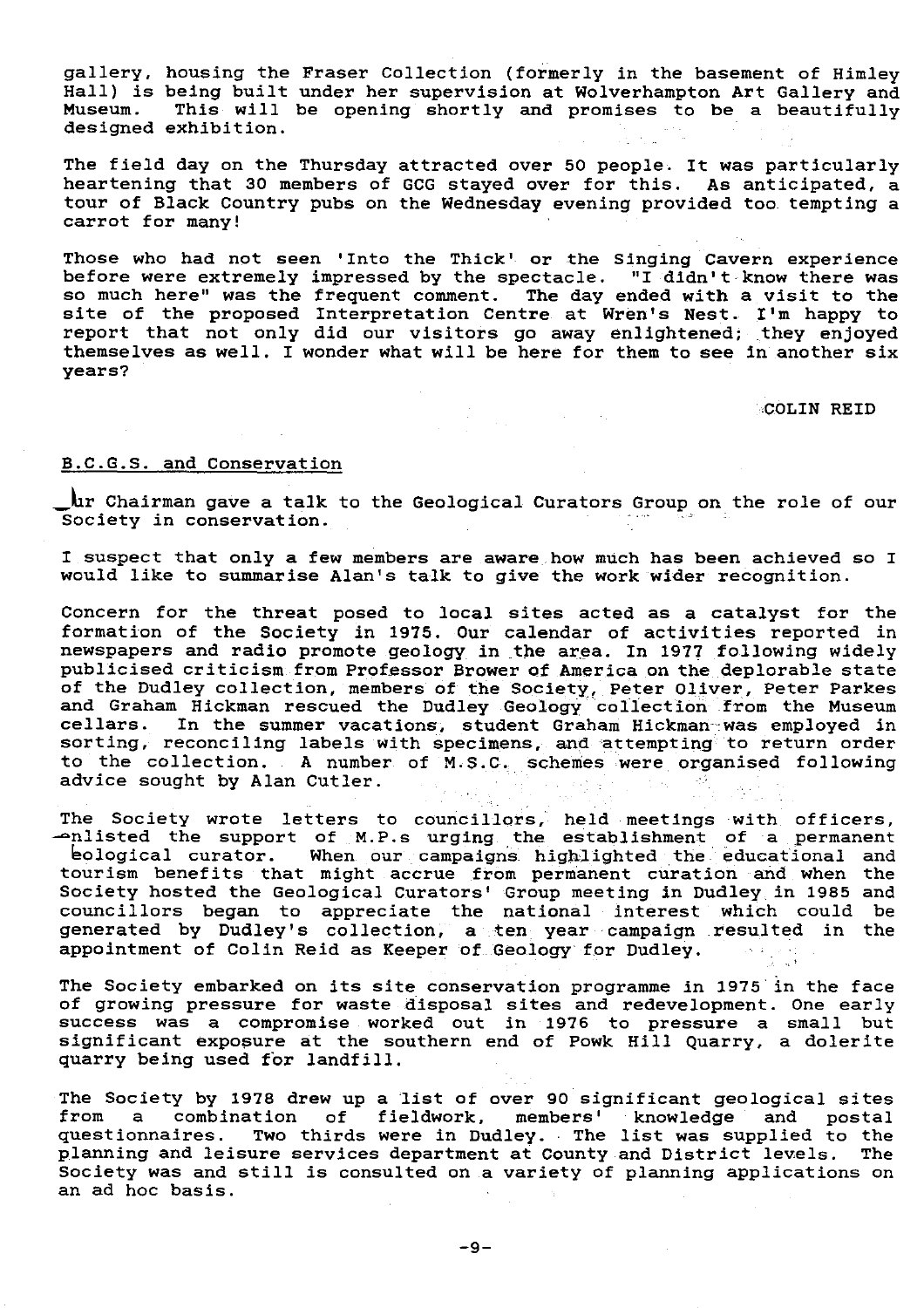The information was transferred to the standard record forms of the National Scheme by Nigel Bradley. In 1982/83 the records went to the record centre In 1982/83 the records went to the record centre at Stoke City Museum but now we have our own record centre at Dudley Museum.

We maintained links with the Nature Conservancy Council, Peterborough, and the staff at the regional office near Shrewsbury.

The fear that geological conservation is secondary to biological conservation caused us to participate in the Nature Conservation Consultative Group, an initiative of Dudley Council, an advisory body to Council committees, and resulted in geological sites being included in the draft Black Country Nature Conservation strategy, commissioned by the Black Country Development Corporation.

When two West Midland sites lost their SSSI status, Alan Cutler, with help from the officers of the Nature Conservancy Council managed to obtain SIN (Sites of Importance for Nature Conservation) status for them, establishing the precedent that Geological Sites could have SINC status.

Throughout 1987 the necessary supporting documentation was prepared for twenty five sites selected in Dudley. Later four were selected for Walsall and three for Sandwell. BCGS provides the data but notification is performed by English Nature. The SINC sites do not have statutory protection but  $t^ \gamma$ are recognised by the district councils and incorporated into publis. $\mathcal{A}$ policy plans, which state that there is a presumption against development which would unreasonably prejudice the nature conservation status of the site. Criteria for assessing sites for SINC status are intrinsic scientific interest or educational value. Some may have historical value.<br>And the source of the source of the source of the source of the source of the source of the source of the source of the source of the source of the source of t

At times the Society has been active in site maintenance, e.g. in cleaning up the Brewin's Canal Section SSSI in conjunction with a Dudley Canal Trust.

Alan closed by stressing the advantages a Society has in understanding conservation: the large pool of individuals from which to draw, individuals with local knowledge, independence of political opinion, opportunities for publicity and stability despite the movement of individual members. Alan urged the effectiveness of linking geological conservation to the strength: of other branches of natural history.

Progress in Geological Conservation can be measured by the appointment of full time wardens at Wren's Nest Nature Reserve and a management agreement between NCC and Dudley Metropolitan Borough. The brand new handbook and tra guide has a large input by Society members and of three local nature resert<del>.</del> two have substantial geological interest. Dudley has two new geological SSSIs.

The status of geology in the Black Country has been raised by the efforts of BCGS.

Summary by K.M. Ashcroft of a paper prepared and read by Alan Cutler to Geological Curators' Group.

#### Dudley's Geological Societies

1992 marks the 150th anniversary of the establishment of the Dudley Geological Society and also the formation of the Dudley Geological Collection. Both collection and society, which flourished during the latter half of the nineteenth century, have had chequered histories.

To be strictly accurate, what we refer to as the Dudley Society was in fact two societies. Whilst the second society replaced the first, there was an unconformity, a time gap of perhaps a few years between the demise of one and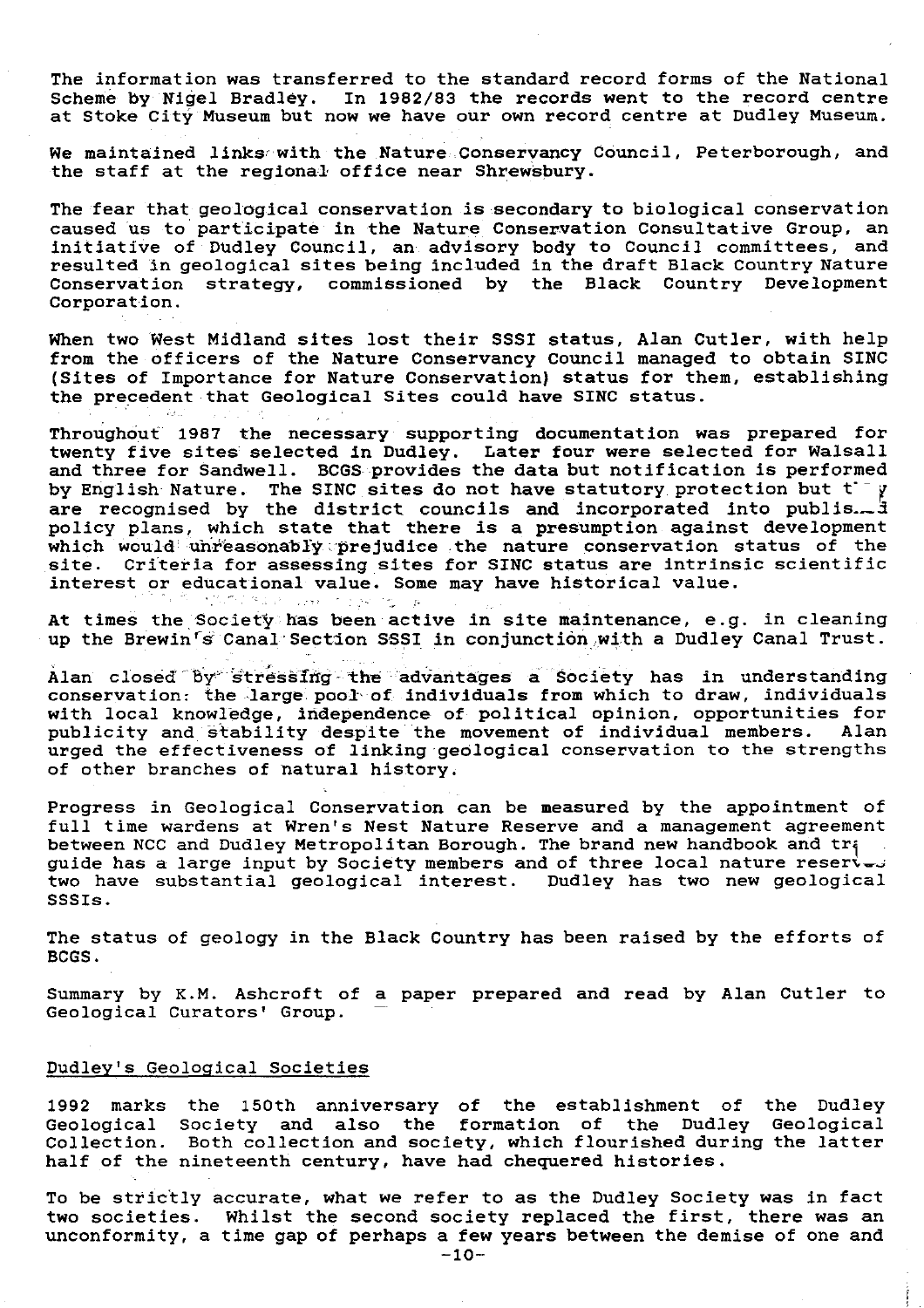Lne establishment of the other.

The initial stimulus for the establishment of a society derived from the 1839 British Association meeting in Birmingham. Several local collections were brought together as a display for the benefit of the visitors on an excursion to the Dudley caverns, causing much excitement as many new specimens were brought to scientific attention for the first time.

During the next two years an organising committee canvassed support so successfully that by the time of the first general meeting, held on Monday 17th January 1842 at the Free Grammar School, Dudley, the society had 150 subscribing members, and many titled patrons. That first meeting must have been a particularly auspicious occasion for not only were there many titles and noted academics present but the inaugural address was given by Roderick Murchison. Murchison, who was already a celebrity, was to achieve even more fame in due course as Director General of the Geological Survey. He also presented a copy of his Silurian System, published two years earlier, to the society, which is now preserved in the Dudley archives.

The society's next meeting and also its first full meeting was held on 7th June 1842. Initially they met at the society's rooms for a 12 noon lecture about the igneous rocks found in the South Staffordshire Coalfield. Lunch <sup>A</sup> n the form of a "cold collation" was served at the Dudley Arms at 1.30 bllowing which the party visited the Rowley Hill to inspect the quarrying operations, presumably including the Hailstone Quarry.

Perhaps the most significant feature about the Dudley and Midland Geological Society is that it established the first geological collection and museum in<br>Dudlev. in what was the Britannia Inn located in the High Street. in what was the Britannia Inn located in the High Street. Unfortunately, the collection has had a chequered history during its 150 years existence and many specimens have been lost to other institutions such as the Natural History Museum and Birmingham University Geological Museum. Some specimens have been broken or decayed, some have been pilfered and some have been victims of outright theft even as recently as the early 1980s. Yet in its infancy the collection achieved widespread, indeed international fame.

Sadly, apart from details of two meetings held in the spring of 1842 by the society's Wolverhampton branch, nothing more is known about the first society or its final demise. It had however ceased to function and the museum closed well before the second society was founded in 1862, 130 years ago this year.

-ITo be continued). ALAN CUTLER -------------------------------------------------------------------------

#### ITEMS IN BRIEF .

- 1. Rock and Mineral Fair. Chalterley Whitford Mining Museum (Stoke on Trent). Saturday 28th March 1991. 10.00am - 4.30pm.
- 2. 'Dawn of the Dinosaurs'. Leicestershire Museum and Art Gallery, New Walk, Leicester is showing the exhibition from Plymouth City Museum to celebrate the 'discovery' of the dinosaurs 150 years ago from Saturday 29th February to Sunday 26th April 1992 (closed Good Friday). 10.00-5.30pm Monday to Saturday, 2.00-5.30pm Sundays. A Dinosaur Birthday Party and Grand opening is on Saturday 29th February 10.00am to 3.3Opm and sounds fun. See the fossil bones Richard Owen used to piece together the dinosaur in 1842. Admire Plateosaurus and *Coelophysis,* and the giant "newts" Mastodonsaurus and Paracyclotosaurus
- 3. University of Nottingham, Department of Adult Education Details from: Mrs H. Blackburn, University of Nottingham, Dept of Adult Education, 14-22 Shakespeare Street, Nottingham NG1 4FJ Telephone: 0602 **483838**  $\mathcal{L}_{\mathrm{max}} = 3.1$